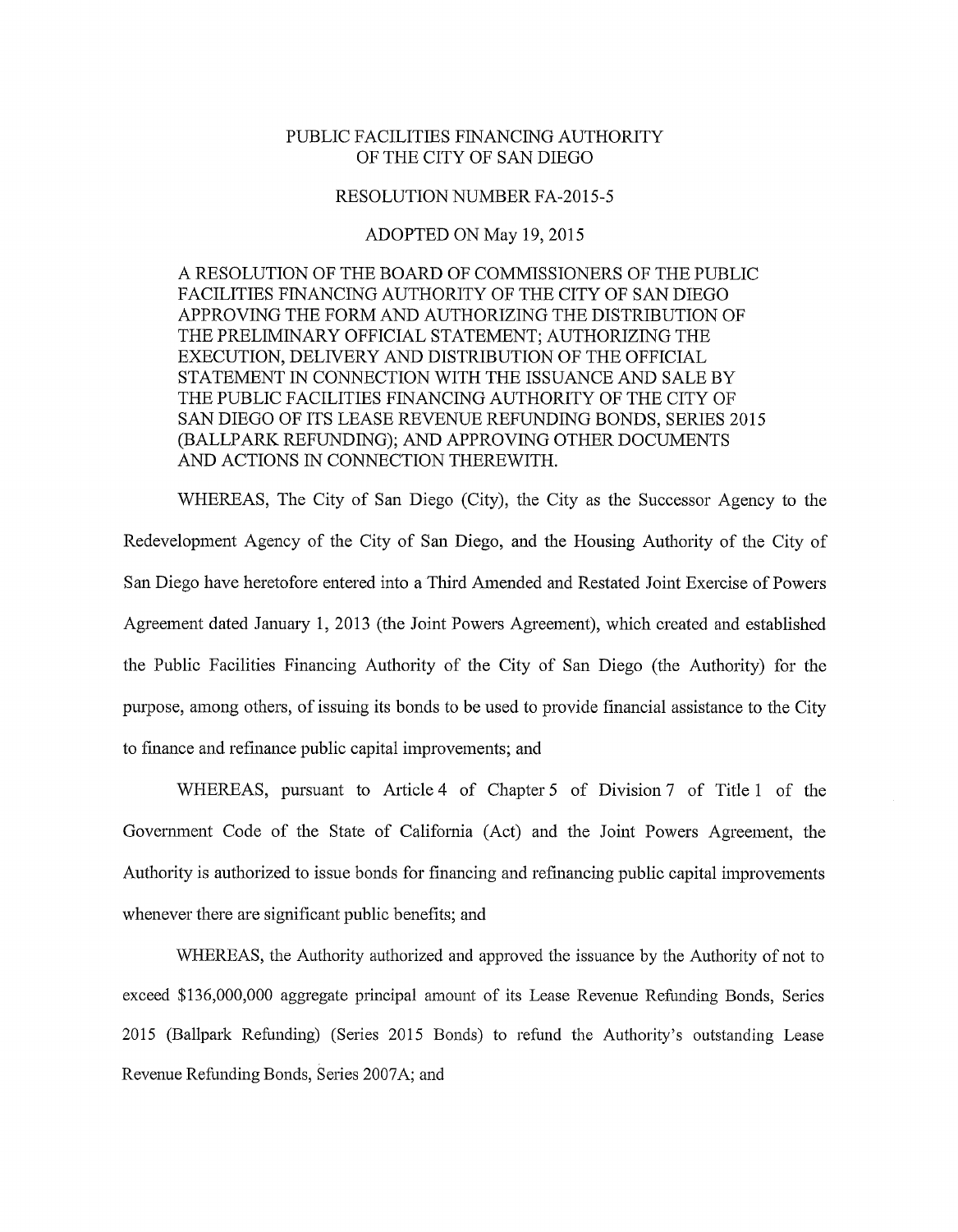WHEREAS, there has been presented to this meeting a proposed form of Preliminary Official Statement relating to the Series 2015 Bonds (Preliminary Official Statement), which the underwriters will use in marketing the Series 2015 Bonds; and

WHEREAS, the Authority is authorized to undertake the actions described in this Resolution pursuant to the laws of the State of Califomia.

NOW, THEREFORE, BE IT RESOLVED by the Board of Commissioners of the Public Facilities Financing Authority of the City of San Diego as follows:

1. The Authority hereby finds and determines that the statements set forth above in the recitals to this Resolution are tme and conect.

2. The form and content of the proposed Preliminary Official Statement substantially in the fonn presented to and considered at this meeting, are hereby approved, with such changes thereto as any Chair of the Authority or Vice Chair of the Authority and each of them or any of their respective designees (each, an Authorized Signatory) may require or approve, such approval to be conclusively evidenced by the execution of the certificate described below by an Authorized Signatory. Each Authorized Signatory is hereby severally authorized and directed, for and in the name of and on behalf of the Authority, to execute and deliver an official statement with respect to the Series 2015 Bonds (Official Statement), in substantially the fonn of the final Preliminary Official Statement, with such changes thereto as such Authorized Signatory executing and delivering such document shall determine to be necessary and desirable and shall require or approve and believes to be in the best interests of the Authority and the City, such requirement or approval to be conclusively evidenced by the execution and delivery thereof. The use and distribution of electronic or physical copies of the Preliminary Official Statement and the Official Statement to persons who may be interested in the purchase of Series 2015 Bonds is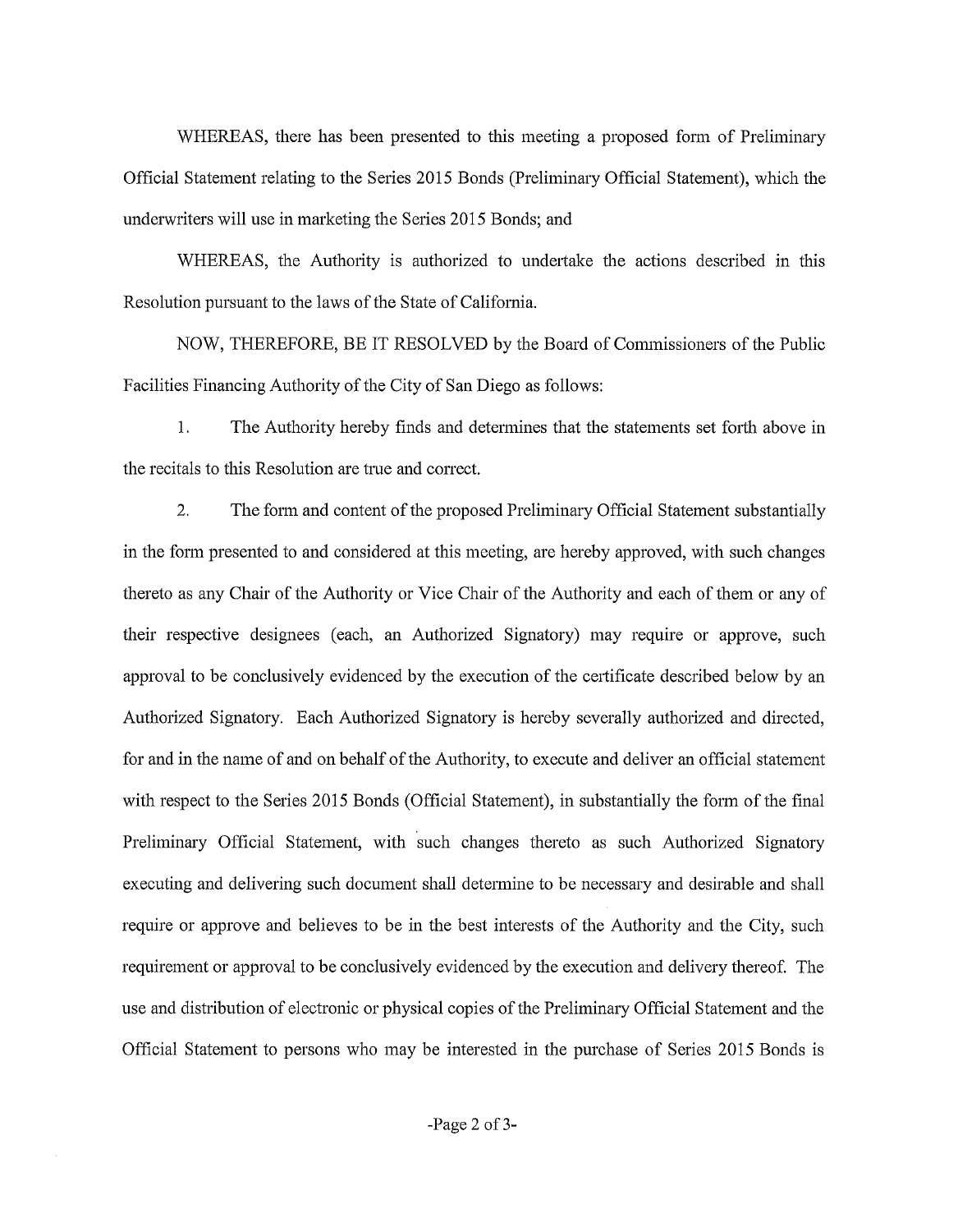hereby authorized and approved. Each Authorized Signatory, acting alone, is hereby authorized to certify on behalf of the Authority that the Preliminary Official Statement is deemed final as of its date, within the meaning of Rule 15c2-12 promulgated by the Securities and Exchange Commission (except for the omission of certain information as permitted by such Rule) ( $15c2$ -12 Certificate).

3. All actions heretofore taken by any Authorized Signatory or by any officers, employees, agents or directors of the Authority in connection with or related to the Preliminary Official Statement or the Official Statement are hereby approved, confirmed and ratified. Any Authorized Signatory, the Secretary of the Authority, the General Counsel to the Authority and other officers, employees, agents and directors of the Authority are, and each of the foregoing acting alone or through their specified designee, is hereby authorized and directed, for and in the name and on behalf of the Authority, to do any and all things, take any and all actions, and execute and deliver such documents, agreements and certificates, which they, or any of them, may deem necessary or advisable to effectuate the purposes of this Resolution and to consummate the transactions authorized hereby. In addition, any Authorized Signatory is hereby authorized to approve additions and changes to the Preliminary Official Statement, as any Authorized Signatory shall detennine are necessary or desirable and shall require or approve and that such Authorized Signatory believes to be in the best interests of the Authority, such determination shall be conclusively evidenced by the execution and delivery of the 15c2-12 Certificate.

4. This Resolution shall take effect immediately upon its adoption.

[Remainder of Page Left Intentionally Blank]